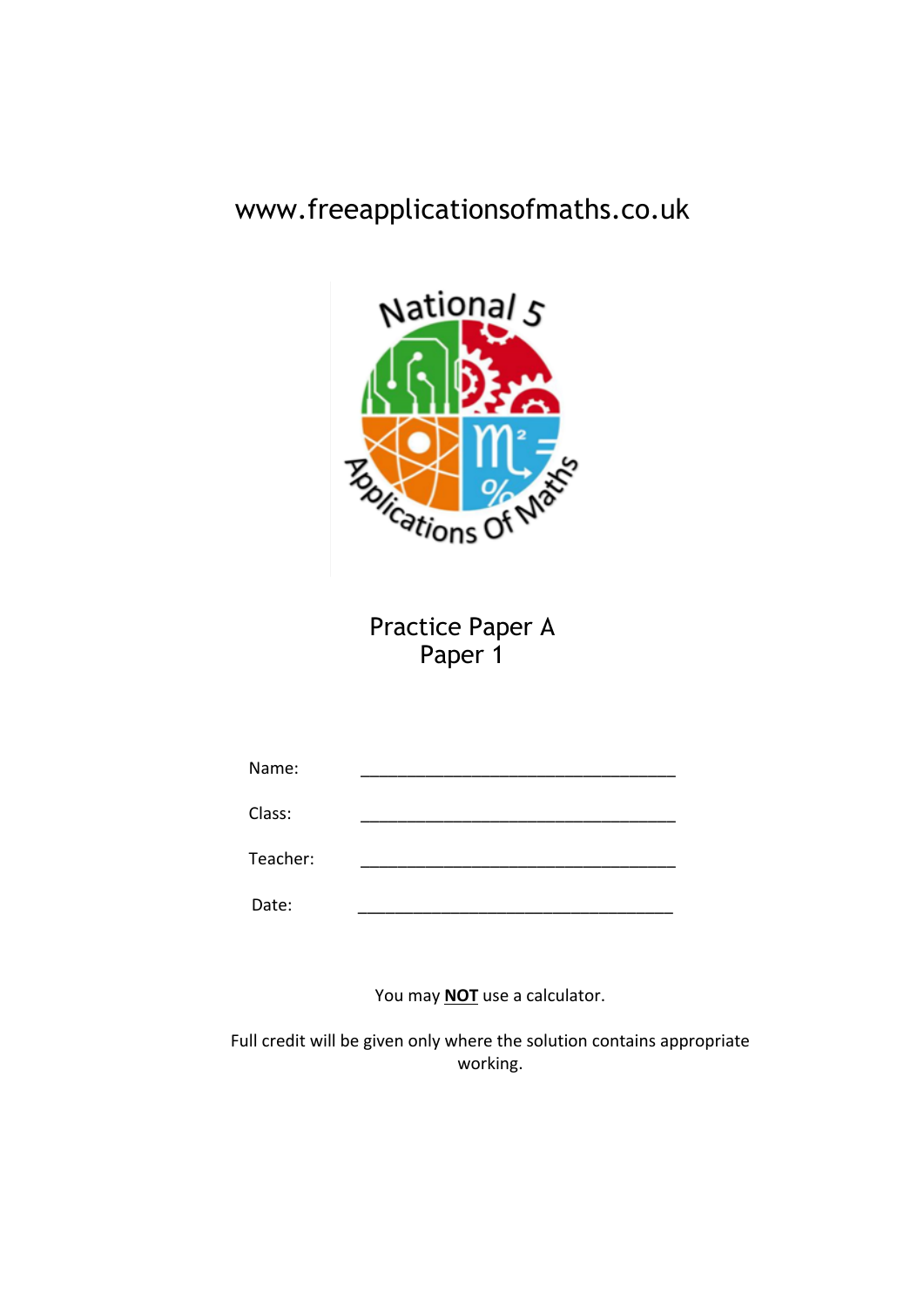## **FORMULAE LIST**

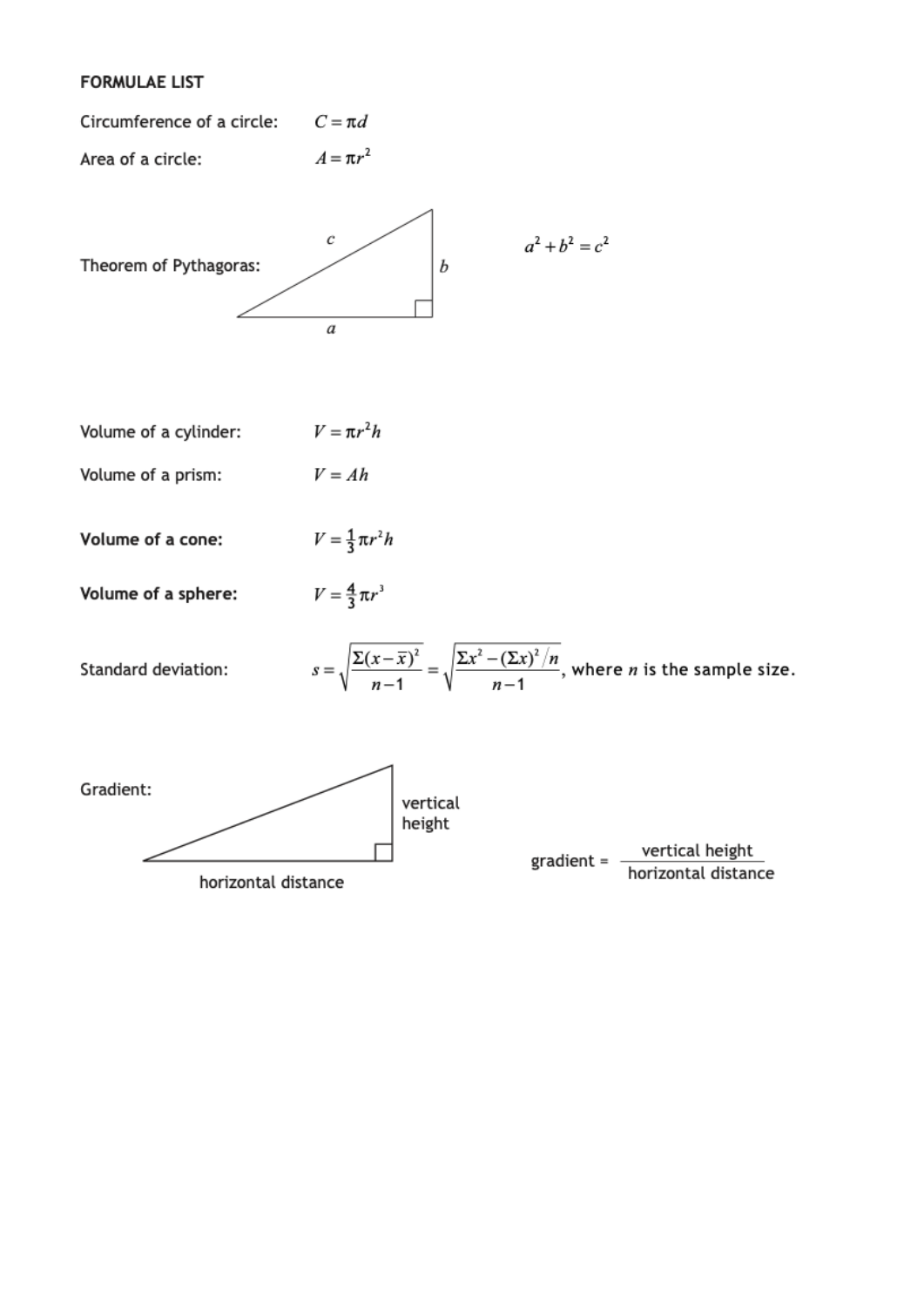| All questions should be attempted                                                                    | Marks | Do not write<br>in this<br>margin. |
|------------------------------------------------------------------------------------------------------|-------|------------------------------------|
| There are three choices of starter at a wedding at Loch Lomond<br>$\frac{1}{7}$ of guests order soup |       |                                    |
| $\frac{4}{11}$ of guests ordered liver pate                                                          |       |                                    |
| $\frac{2}{7}$ ordered prawn cocktail                                                                 |       |                                    |
| The rest ordered chicken skewers                                                                     |       |                                    |
| What fraction of guests ordered chicken skewers?                                                     | 3     |                                    |
|                                                                                                      |       |                                    |

**2.** Sarah thinks that the answer to the following calculation is 81.2

$$
30.4 - 3.5 \times 3 + 0.5
$$

Justify your answer. Is Sarah correct?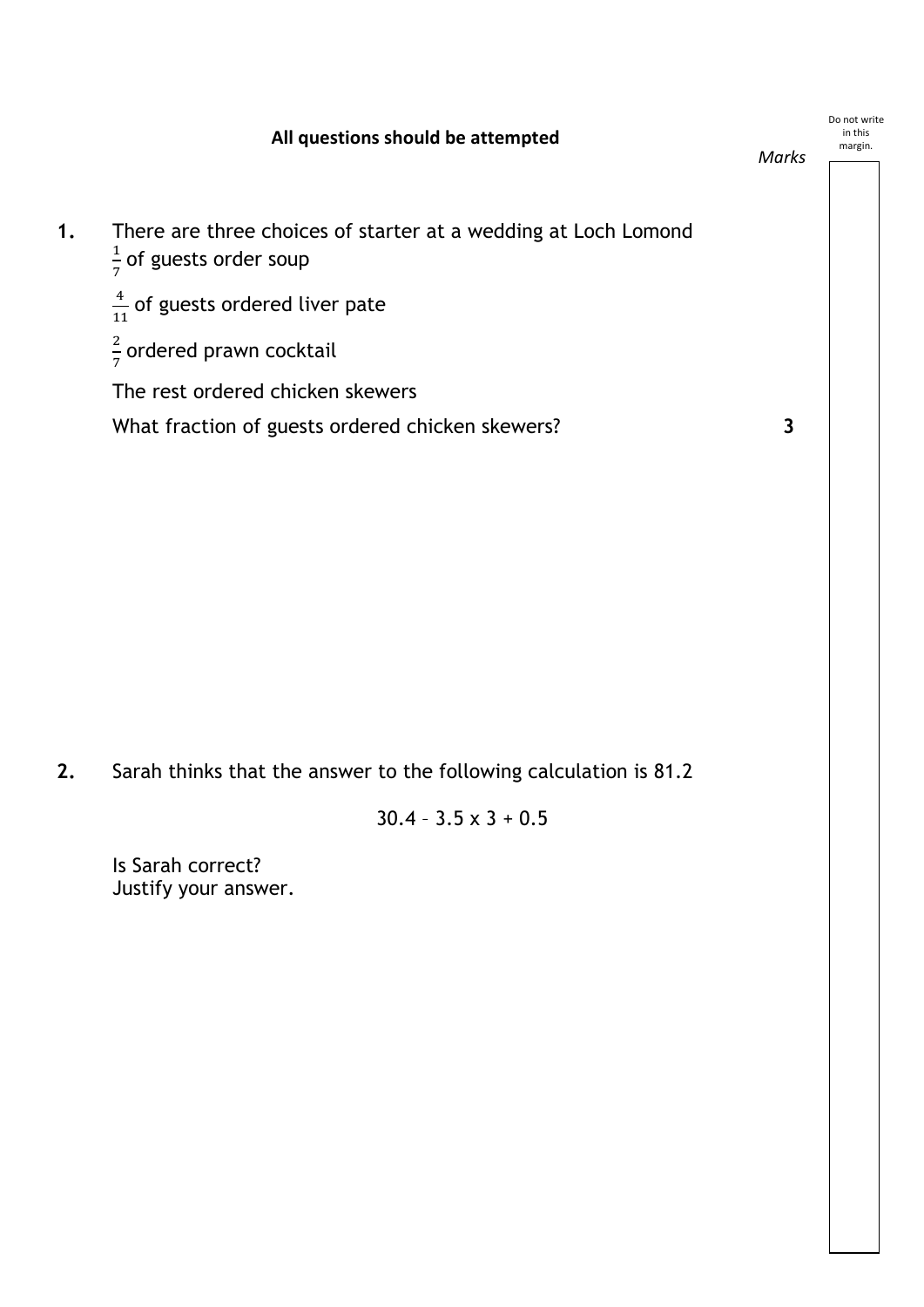*Marks*

**3.** Jane bought 500 shares in a company at £3.60 per share She sold them all for £5.50 per share. She paid 5% commission of the total selling price. Calculate her total profit.

**4**

**4.** Write all of the following from smallest to biggest

23%, 0.227,  $\frac{2}{7}$ , 0.26

Justify your answer **2**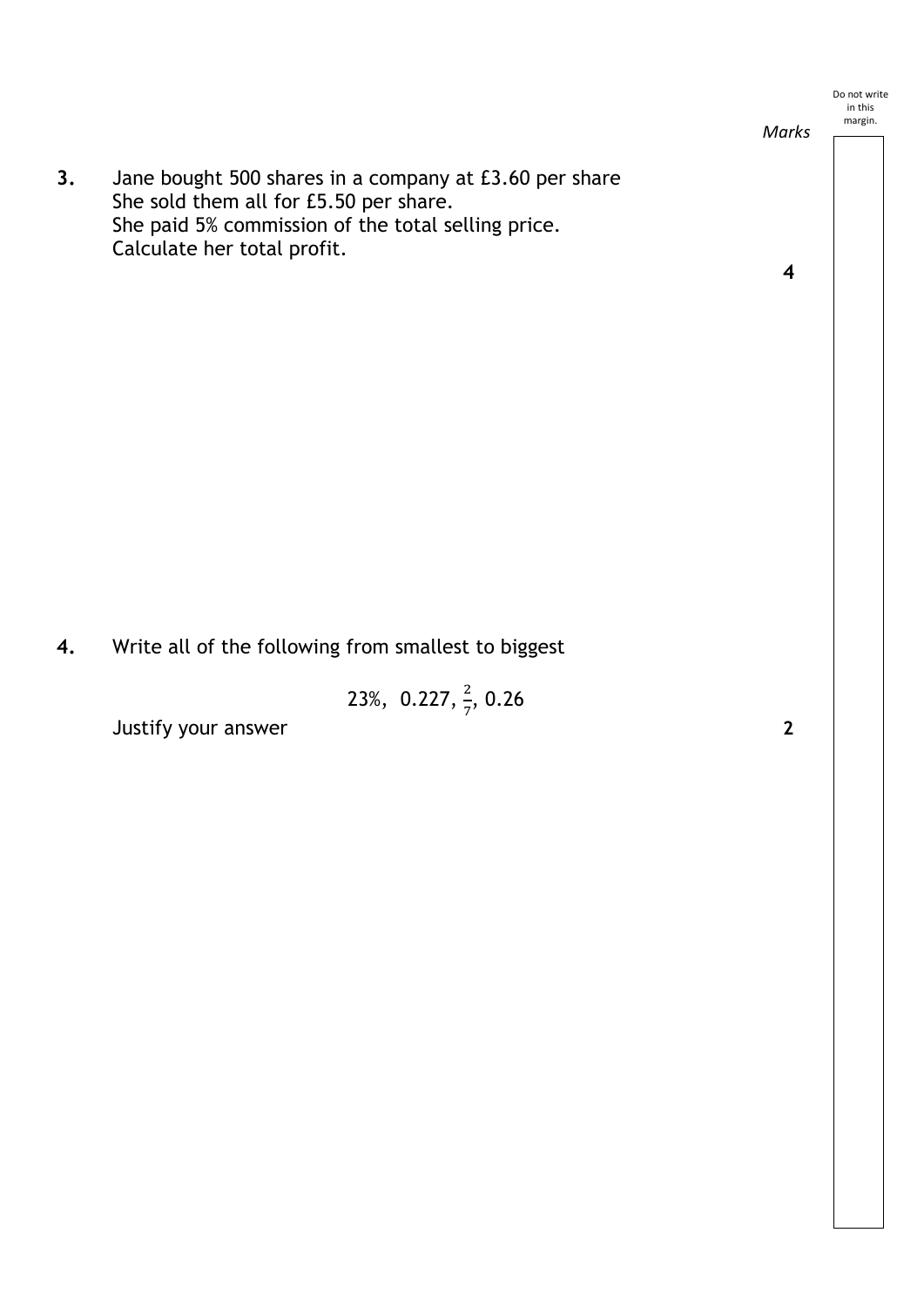*Marks*

**5.** Uzair works at a dental surgery.

He is paid £12.40 an hour as a standard wage, but gets paid **double** for every hour at the weekend. His shifts this week are written below.

Monday: 9am – 6pm Tuesday: 9am to 6pm Wednesday: 8am – 4pm Friday: 1pm to 5pm Saturday: 9am – noon

Calculate Uzairs wage for the week. **4**

6. Frank flies from Moscow to Tokyo.

The flight leaves Moscow at 10.20pm local time. The flight is 3 hours and 15 mins long. The plane arrives at 7.35am local time.

What is the time difference between Moscow and Tokyo? **3**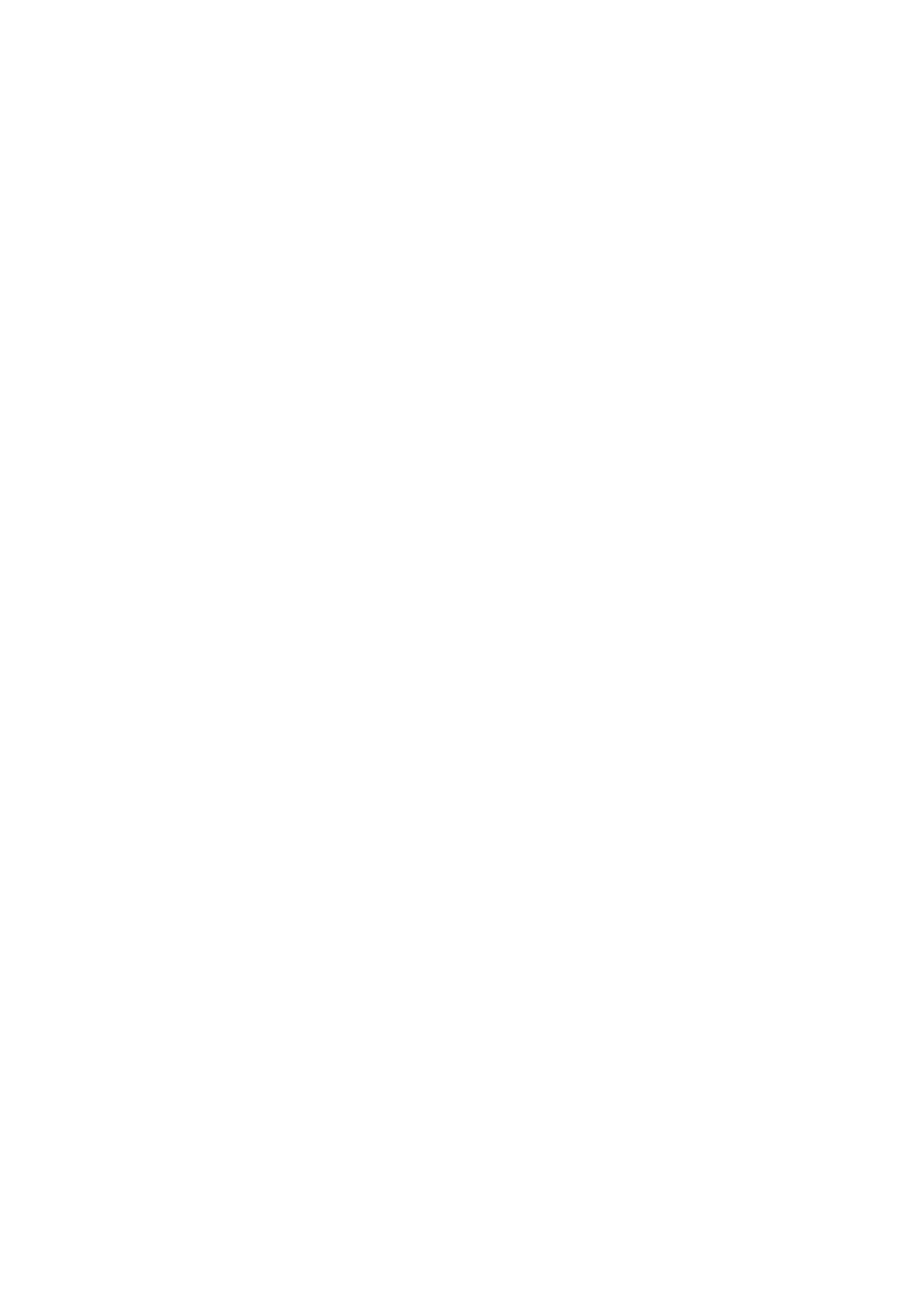

*Marks*

**7.** The sign for a new shop has an isosceles triangle on it.



a) Find the perimeter of the triangle **3** 

LED lights go around the sign. It cost £2.50 for every meter.

b) How much does it cost to put LED lights around the entire triangle. **2**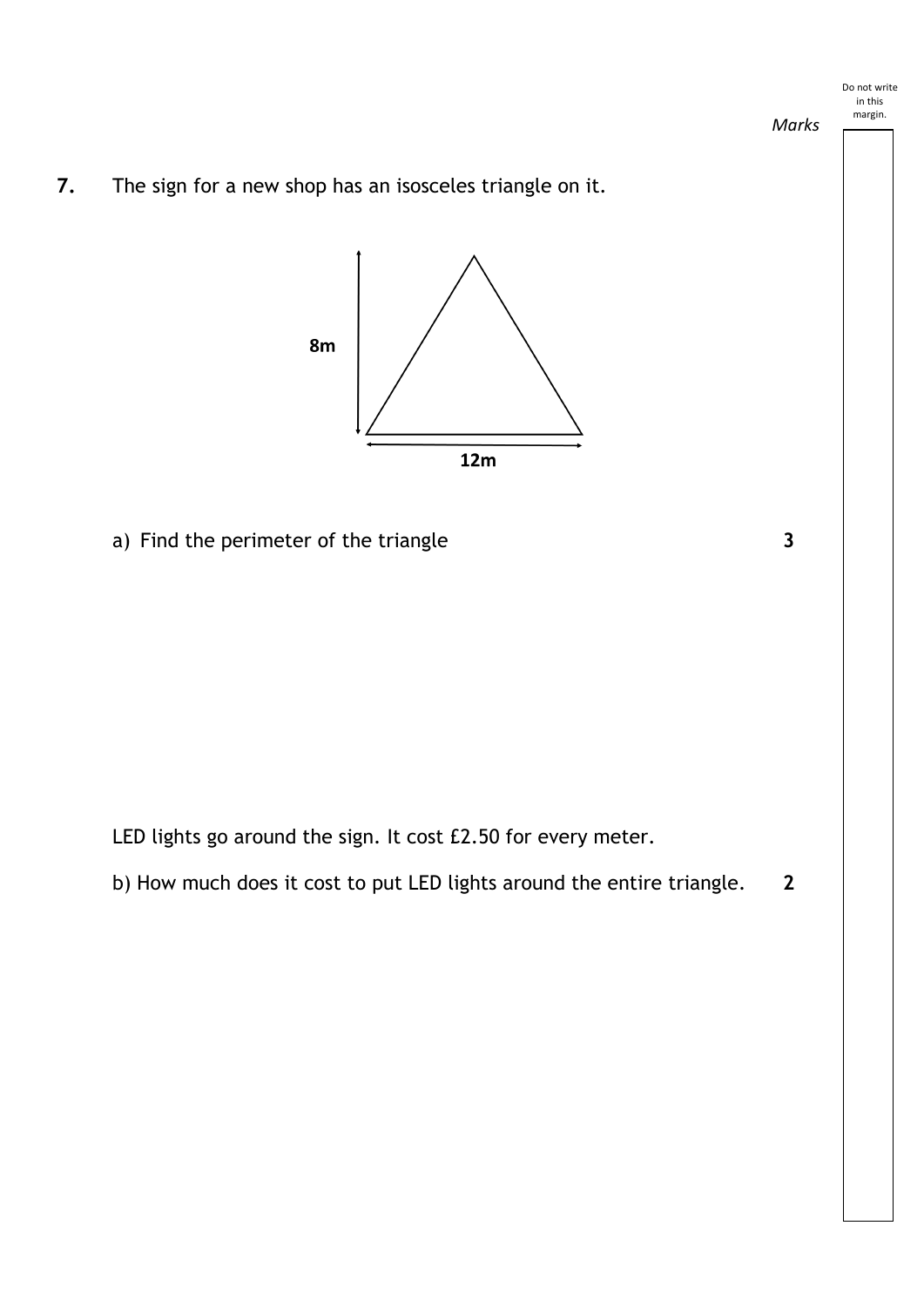*Marks*

**8.** The dimensions of a cylindrical greenhouse at a garden centre are shown,



 $\begin{bmatrix} \text{Take } \pi = 3.14 \end{bmatrix}$  3 Calculate the volume of the greenhouse.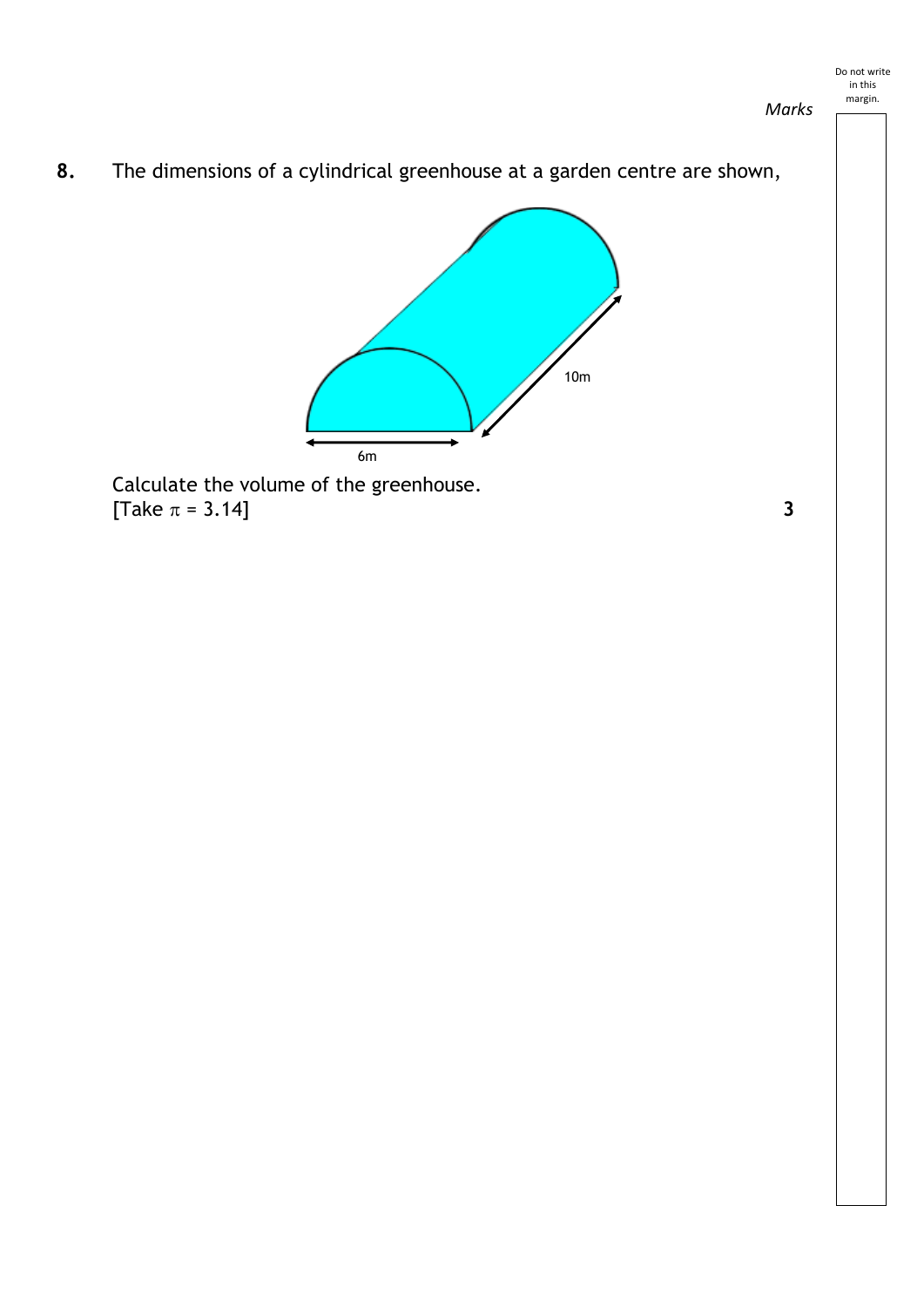*Marks*



| 4-Siaht |  |  |  | Cee-Cinema |                                                                                                                                                                                                                            |            |  |
|---------|--|--|--|------------|----------------------------------------------------------------------------------------------------------------------------------------------------------------------------------------------------------------------------|------------|--|
|         |  |  |  |            |                                                                                                                                                                                                                            |            |  |
|         |  |  |  |            |                                                                                                                                                                                                                            |            |  |
|         |  |  |  |            |                                                                                                                                                                                                                            |            |  |
|         |  |  |  |            |                                                                                                                                                                                                                            |            |  |
|         |  |  |  |            | $\begin{array}{r rrrrrrr} & 9 & 1 & 0 & 2 & 0 & 3 & 4 \\ & & 5 & 5 & 3 & 3 & 1 & 2 & 2 & 6 & 9 \\ & 8 & 7 & 7 & 6 & 4 & 4 & 3 & 4 & 5 & 7 \\ & & 8 & 5 & 3 & 5 & 2 & 3 & 6 & 9 \\ & & & 3 & 1 & 6 & 1 & 2 & & \end{array}$ | $4 5 = 45$ |  |



b) Seats in 4-sight sell for £8 each. What is the difference in profit between the lowest attended film and the highest attended film? **3**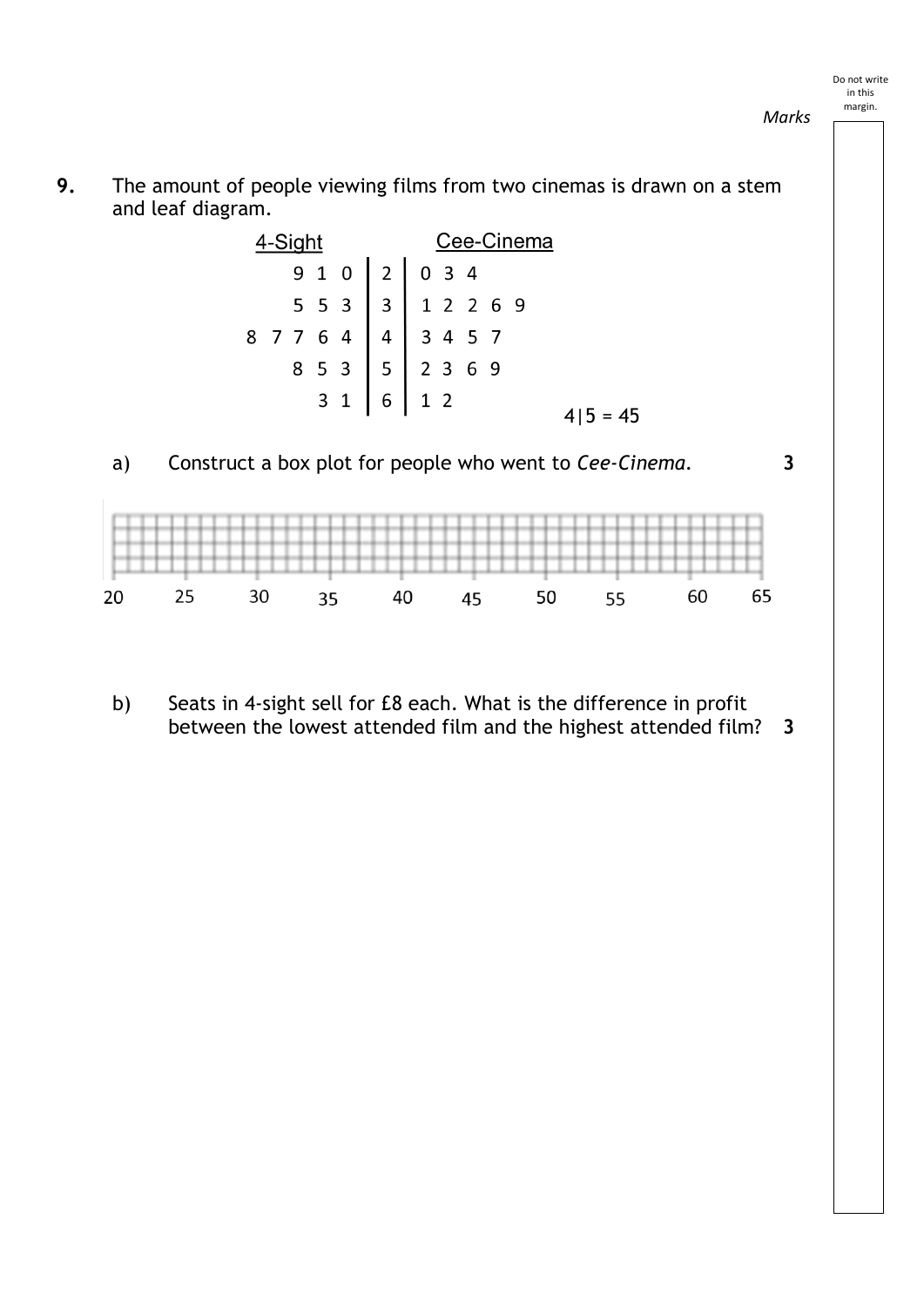- *Marks*
- **10.** Pupils in a class were asked how they travel to school. The results were recorded in the table below.

| $\sim$ $\sim$<br>∟aı | <b>Bus</b> | rain     | <b>A</b> 4 <i>B</i><br>. .<br>Wal<br>ιn |
|----------------------|------------|----------|-----------------------------------------|
| پ                    | u          | . .<br>٠ | ∼                                       |

If a pupil in the class was picked at random, what is the probability that one of them walked to school as a **percentage**? **3**